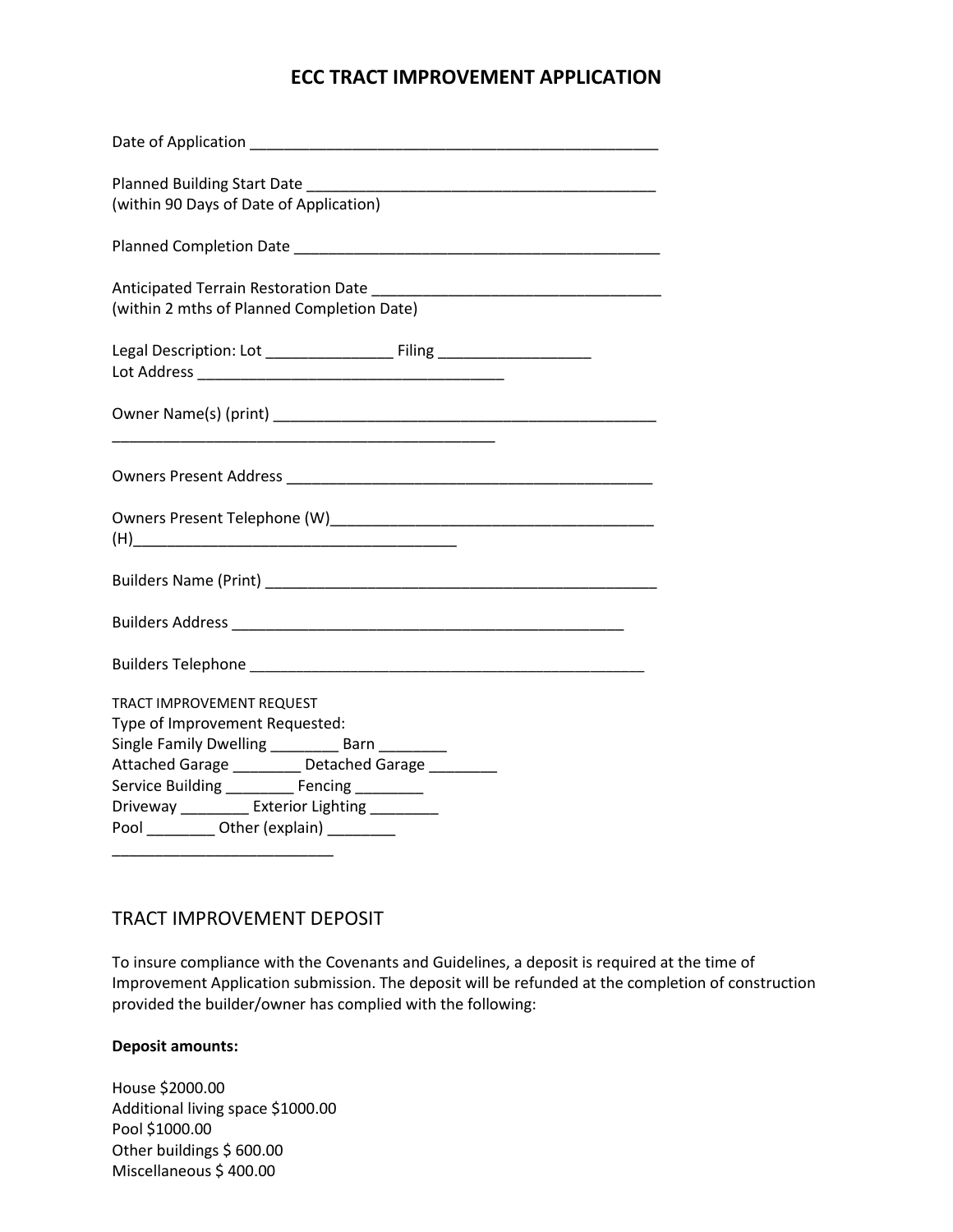All garbage and waste materials must be kept in a container (e.g.  $8 \times 12 \times 4$ ) to prevent debris from blowing away. Containers should be emptied frequently.

Careful attention must be given not to pile dirt and/or materials on adjacent lots or common areas. ALL VEHICLES AND EQUIPMENT MUST BE KEPT OFF ADJACENT LOTS AND COMMON AREAS. LOT OWNERS AND/OR CONTRACTORS WILL BE HELD RESPONSIBLE FOR ALL DAMAGES TO ADJACENT LOTS AND COMMON AREAS AND CHARGED FOR REPAIR OF THE DAMAGE.

The contractor and/or lot owner will have seventy-two (72) hours after notification to repair the damage or accomplish the clean up. After that period of time, the ECC will make arrangements to have the damage repaired and/or the clean up done and deduct the total expenses, including labor, from the tract improvement deposit.

Concrete trucks should be cleaned on the building site after delivery of concrete, NOT ON THE ROAD, BAR DITCH, ROAD RIGHT-OF-WAY OR ADJACENT LOTS.

Upon completion of the project, the ECC will inspect the area. If the premises are clean and all building materials and trash are removed, the net deposit shall be returned. If there are outstanding dues they will be deducted from the deposit. Please call an ECC member for this inspection.

All information for submission must be delivered to the ECC Point of Contact Person. The approval process will commence when all application requirements are met. The ECC has 30 days in which to approve or disapprove your application once all application requirements are met. An approval letter from the ECC is required by Douglas County in order to obtain a building permit. After approval is granted, any substitutions and/or alterations must be submitted in writing to the ECC for approval prior to instituting such changes. For non-compliance with the Oak Hills Declaration of Covenants, Conditions & Restrictions and the Oak Hills ECC Guidelines, building will cease until the issue is resolved.

REQUIRED INFORMATION:

Completed forms (Pages 1, 4, 5, 6 and Builders Packet Receipt page 7)

Attach Tract Improvement Deposit (see page 2). Make check payable to Oak Hills Owners Association, Inc.

Submit two complete sets of Site Plans and Architectural Draftings. Indicate the complete legal description on all sets. One set will be returned to you with approval. The second set will be retained by the ECC for reference.

Refer to general site plan in "A" (above)

Submit a commercial brochure(s) including dimensions, construction materials and a picture showing style

Provide sample materials of decking if other than concrete

Complete and submit pages 4 and 5 of this application

State disposition of excavating material

Submit the Builders Packet Receipt, page 7.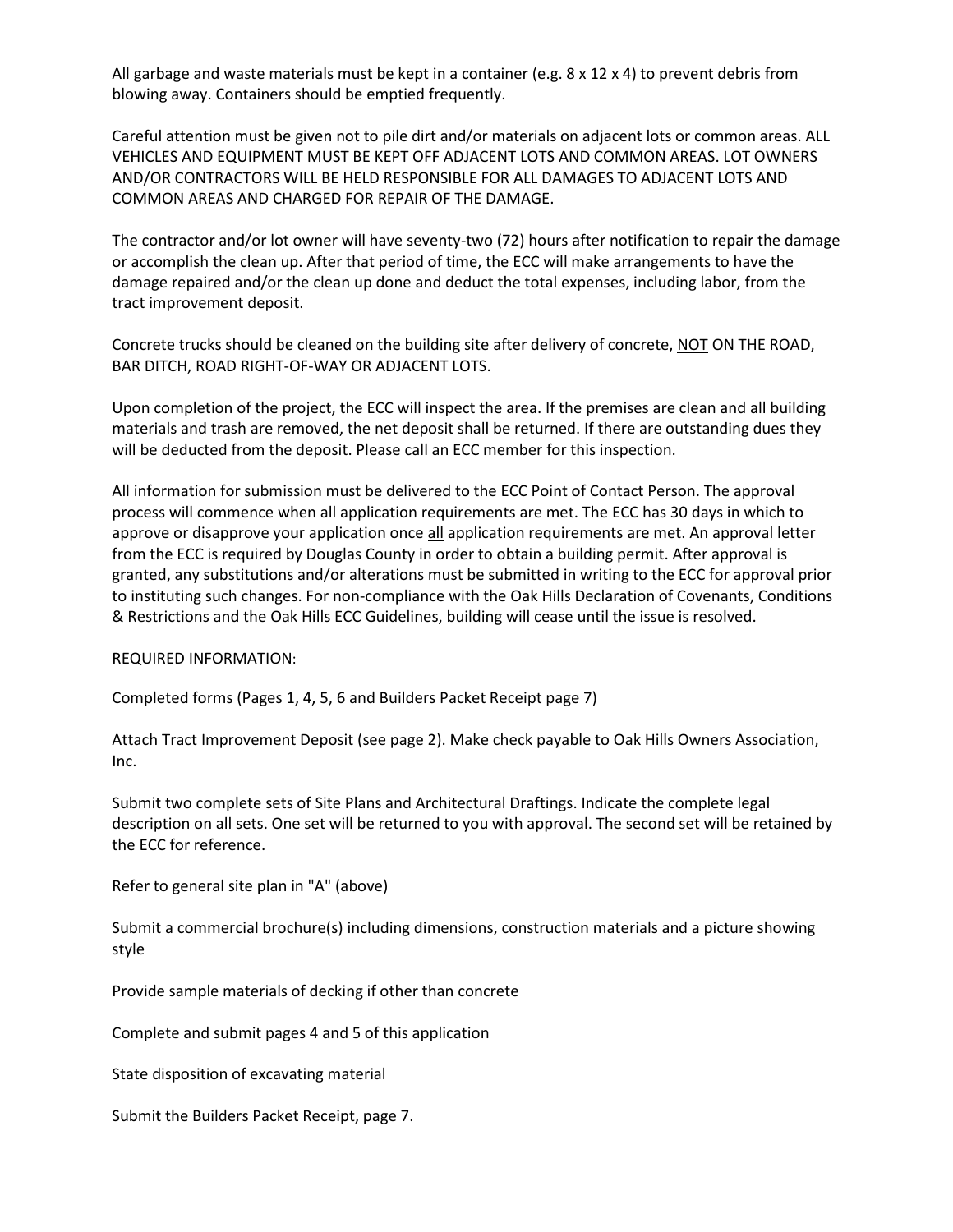Site Plans. Obtain a topographical map of your property (contour lines) for structures, i.e., house, barn, garage, service building or pool. Other improvements require a site plan, however, the topographical contour lines are not necessary. Locate all structure(s) and show large trees and shrubs Setbacks from Property Lines Indicate Footage Locations of Easements utility, bridal and walking Locations of driveways, parking spaces, sidewalks and patios Fencing Detached exterior lighting Well site Septic tank and field Retaining structures Trenching for gas, telephone, and electricity Architectural Draftings/Blue Prints (These are required for all buildings.) Exterior dimensions Floor plans (at no less than  $1/8" = 1.0$ ) Square footage of finished space (each level clearly indicated) Buildings sections (state and show maximum height) Window dimensions Decks and/or porches Exterior elevations (state and show maximum structure height) Show siding materials (wood, stone, brick, etc.) Roof framing plan (at no less than  $1/8$ " =  $1.0$ ") Foundation plan Show all exterior lighting Pool Plans Terrain Restoration. Within 2 months of building completion owners must restore terrain disrupted in the building process by:

Landscaping request a separate landscape application from the ECC.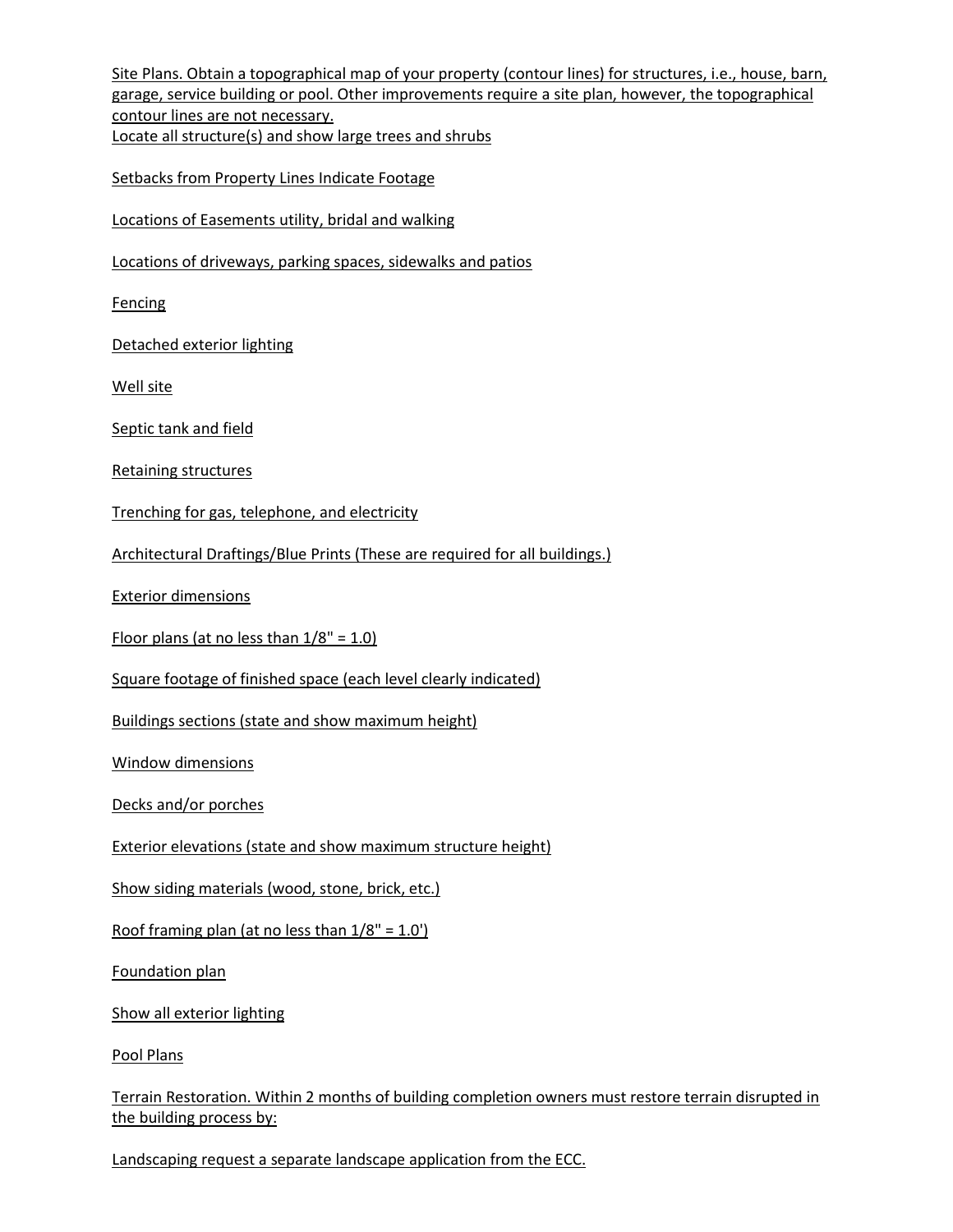Reseeding the disrupted area. The seed type for our area is "VAUGHN SIDEOATS GRAMA". For additional information on seed types contact the Douglas County Extension Office.

Staking. Exterior building corners of the proposed structure shall be staked on the site for the ECCs inspection prior to approval. Also stake center of driveway.

Finished Square Footage

First Floor: \_\_\_\_\_\_\_\_\_\_\_\_\_\_\_\_\_\_\_\_\_\_\_\_

Second Floor: \_\_\_\_\_\_\_\_\_\_\_\_\_\_\_\_\_\_\_\_\_\_\_\_\_\_\_\_\_

Other: \_\_\_\_\_\_\_\_\_\_\_\_\_\_\_\_\_\_\_\_\_\_\_\_\_\_\_\_

Total finished area: \_\_\_\_\_\_\_\_\_\_\_\_\_\_\_\_\_\_

Building Material. Samples are required.

Material Description Color

| Trim                                 |  |
|--------------------------------------|--|
|                                      |  |
|                                      |  |
|                                      |  |
|                                      |  |
|                                      |  |
|                                      |  |
| Chimney (s) ________________________ |  |
| Deck                                 |  |

Material Description Color

| Gutters/downspouts |  |
|--------------------|--|
| Fencing            |  |
| Other              |  |

\*Color samples are required. If "natural" finish, please indicate such. Color samples must be on the actual materials identified with manufacturers name, color and/or number. Brick and/or stone samples are also required.

CAUTION: ANY AND ALL SUBSTITUTIONS AND/OR ALTERATIONS IN THE ABOVE MUST BE SUMITTED IN WRITING TO THE ECC FOR APPROVAL PRIOR TO INSTITUING SUCH CHANGES. FOR NON-COMPLIANCE WITH THE COVENANTS AND GUIDELINES, BUILDING WILL CEASE UNTIL THE ISSUE IS RESOLVED.

I/We acknowledge that I/We do have a copy of the Oak Hills Declaration of Covenants, Conditions and Restrictions and the Oak Hills ECC Guidelines.

I/We give permission for an Oak Hills Owners Association ECC member to have reasonable access to the property and building exterior during construction. He/She will schedule a mutually convenient time in advance. The ECC member will be checking for compliance with the Declaration of Covenants, Conditions and Restrictions, the ECC Guidelines and the ECC approved plans.

Inspection Schedule to include but not restricted to: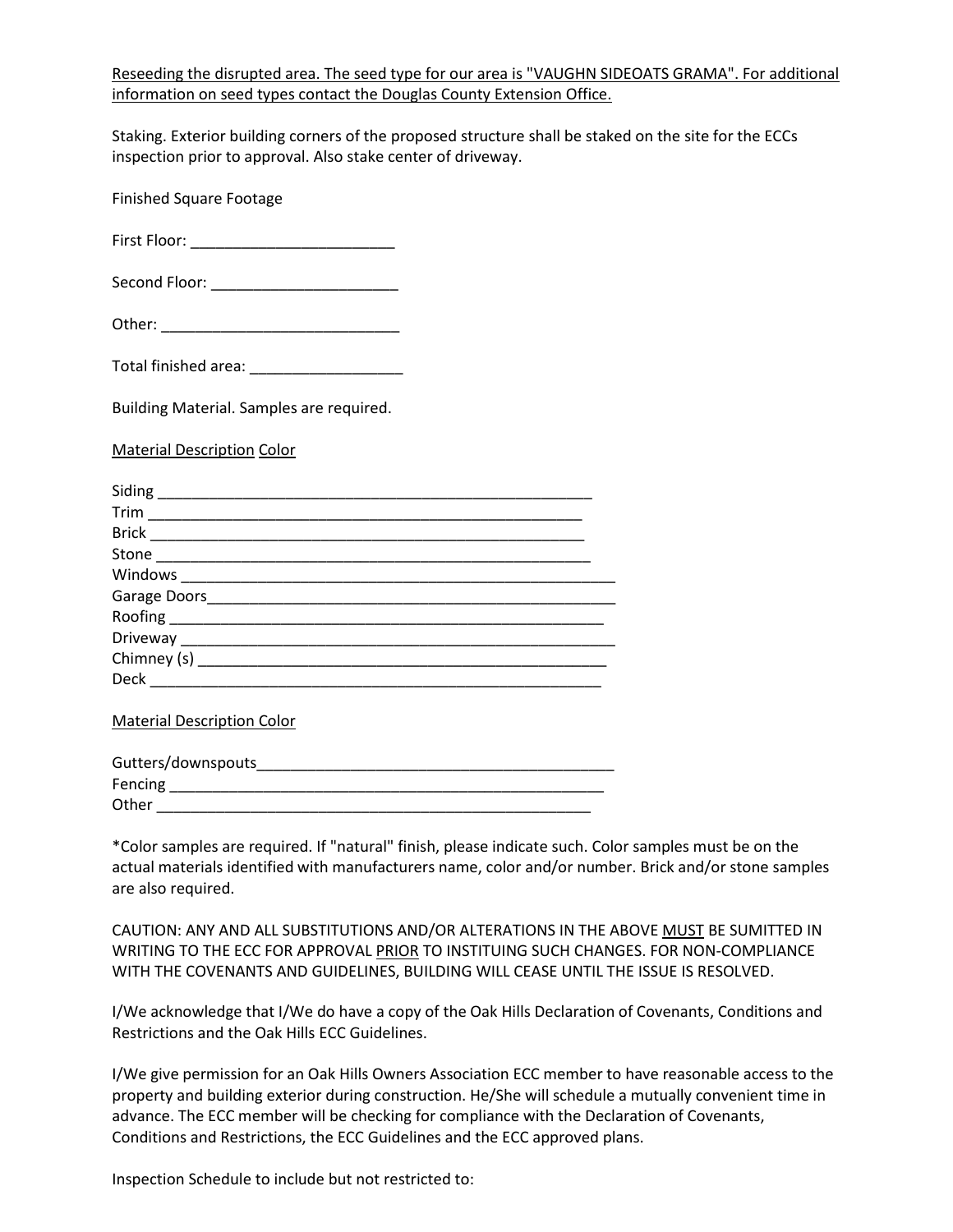Caisson/Footer Phase

Rough Framing Phase

Exterior Finish Phase

Final Grading & Redistribution of Materials Phase

Construction Completion

If non-compliance is found I/WE am/are aware that construction relating to that violation must be terminated and I/we may be required to rebuild that part of the construction. When the issue(s) is/are resolved, construction may resume.

Approval by the ECC shall not be deemed to constitute compliance with the requirements of any local building codes and it shall be the responsibility of the owner or other person submitting plans to the ECC to comply with them. In addition, approval of the ECC shall not be deemed to be a review of the soundness of the structure.

The ECC has 30 days in which to approve or disapprove your application once all application requirements are met. An approval letter from the ECC is required by Douglas County in order to obtain a building permit.

| LOT<br><u> 1989 - Johann John Harry Harry Harry Harry Harry Harry Harry Harry Harry Harry Harry Harry Harry Harry Harry H</u> | <b>FILING</b> |  |
|-------------------------------------------------------------------------------------------------------------------------------|---------------|--|
|                                                                                                                               |               |  |
| <b>DATE</b><br><b>OWNERS SIGNATURE</b>                                                                                        |               |  |
| <b>DATE</b>                                                                                                                   |               |  |
| <b>OWNERS SIGNATURE</b>                                                                                                       |               |  |

# BUILDERS PACKET RECEIPT ACKNOWLEDGEMENT

This is to acknowledge that I have received the Oak Hills Owners Association, Inc. Builders Packet. I agree that I have read or will read the material in the packet, will communicate it to any subcontractor and will comply with the Oak Hills Declaration of Covenants, Conditions & Restrictions, and the Oak Hills ECC Guidelines.

DATE COMPANY NAME (please print)

LOT OWNER (please print) OWNER OR OFFICER OF COMPANY

\_\_\_\_\_\_\_\_\_\_\_\_\_\_\_\_\_\_\_\_\_\_\_\_\_ \_\_\_\_\_\_\_\_\_\_\_\_\_\_\_\_\_\_\_\_\_\_\_\_\_\_\_\_\_\_\_\_\_\_\_

\_\_\_\_\_\_\_\_\_\_\_\_\_\_\_\_\_\_\_\_\_\_\_\_\_\_\_\_\_\_\_\_\_\_ \_\_\_\_\_\_\_\_\_\_\_\_\_\_\_\_\_\_\_\_\_\_\_\_\_\_\_\_\_\_\_\_\_\_\_

\_\_\_\_\_\_\_\_\_\_\_\_\_\_\_\_\_\_\_\_\_\_\_\_\_\_\_\_\_\_\_\_\_\_\_\_\_\_ \_\_\_\_\_\_\_\_\_\_\_\_\_\_\_\_\_\_\_\_\_\_\_\_\_\_\_\_\_\_\_\_\_\_\_\_\_\_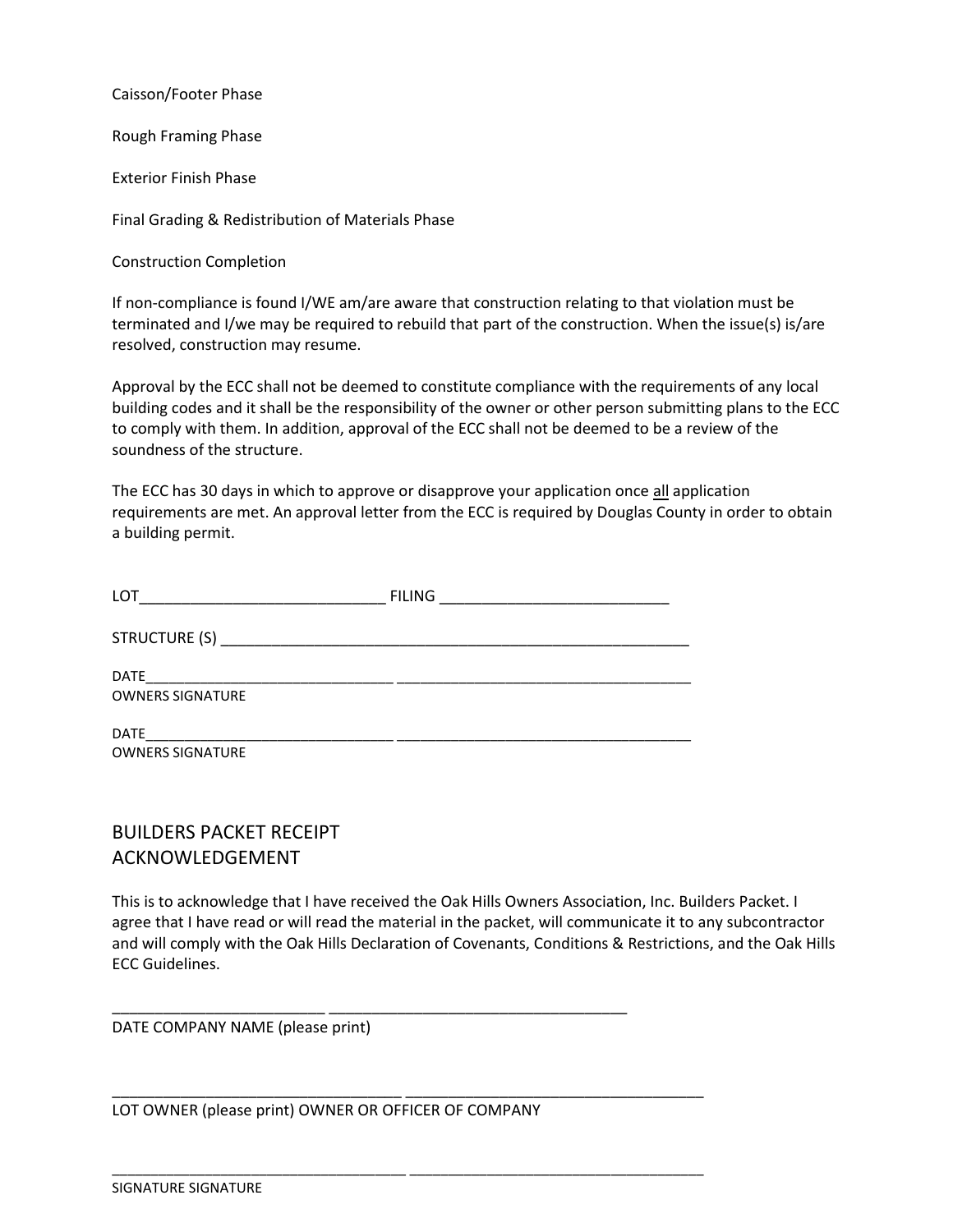## BUILDERS PACKET

Dear Builder,

Oak Hills is continuing to develop into a highly desirable low-density rural residential community. Like in most areas of Colorado the ecological balance is quite delicate and plant restoration often takes many years. For that and other reasons as stated in our Covenants, we have established some guidelines for those working in our community.

Enclosed in this packet are:

1. The Oak Hills Declaration of Covenants, Conditions & Restrictions The Oak Hills ECC Guidelines

A Builders Information Sheet (page 9 of Improvement Application)

An Acknowledgment of Receipt of Builders Packet (page 7 of Improvement Application)

The receipt must be returned to the ECC before the ECC can approve the building process. Please return it to your client as soon as possible and they will submit it with their application for building.

If you have any questions please contact an ECC member.

#### BUILDERS INFORMATION SHEET

Castlewood Fire Department 303-799-3720 Swedish Medical Emergency Center 303-789-6611 St Anthony Flight for Life Dispatch 303-629-3900 Douglas County Sheriff 303-660-7500

Rules for Contractors and Sub-Contractors:

A fire extinguisher is to be kept on the site during the building process.

Once the well pump is installed and running water is readily available, a long hose is to be kept on site as a fire fighting precaution.

There is to be absolutely minimal driving on the lot other than on one marked driveway. Under no circumstances is any vehicle to encroach onto another lot. Parking of employees is preferred on the driveway or area that will of necessity need final grading. The grassland is not a field! It is delicate vegetation.

ALL SUBCONTRACTORS ARE TO BE SIMILARLY NOTIFIED.

To keep the site clean and prevent scattering of trash by natural causes, all trash and/or scraps are to be deposited in a dumpster or placed within a fenced area.

The Homeowners Tract Improvement Deposit states: "The contractor and or lot owner will have seventy-two (72) hours after notification to repair any damage or accomplish any clean-up. After that period of time, the ECC will make arrangements to have the damage repaired and or clean-up done and deduct the total expenses, including labor, from the Tract Improvement Deposit."